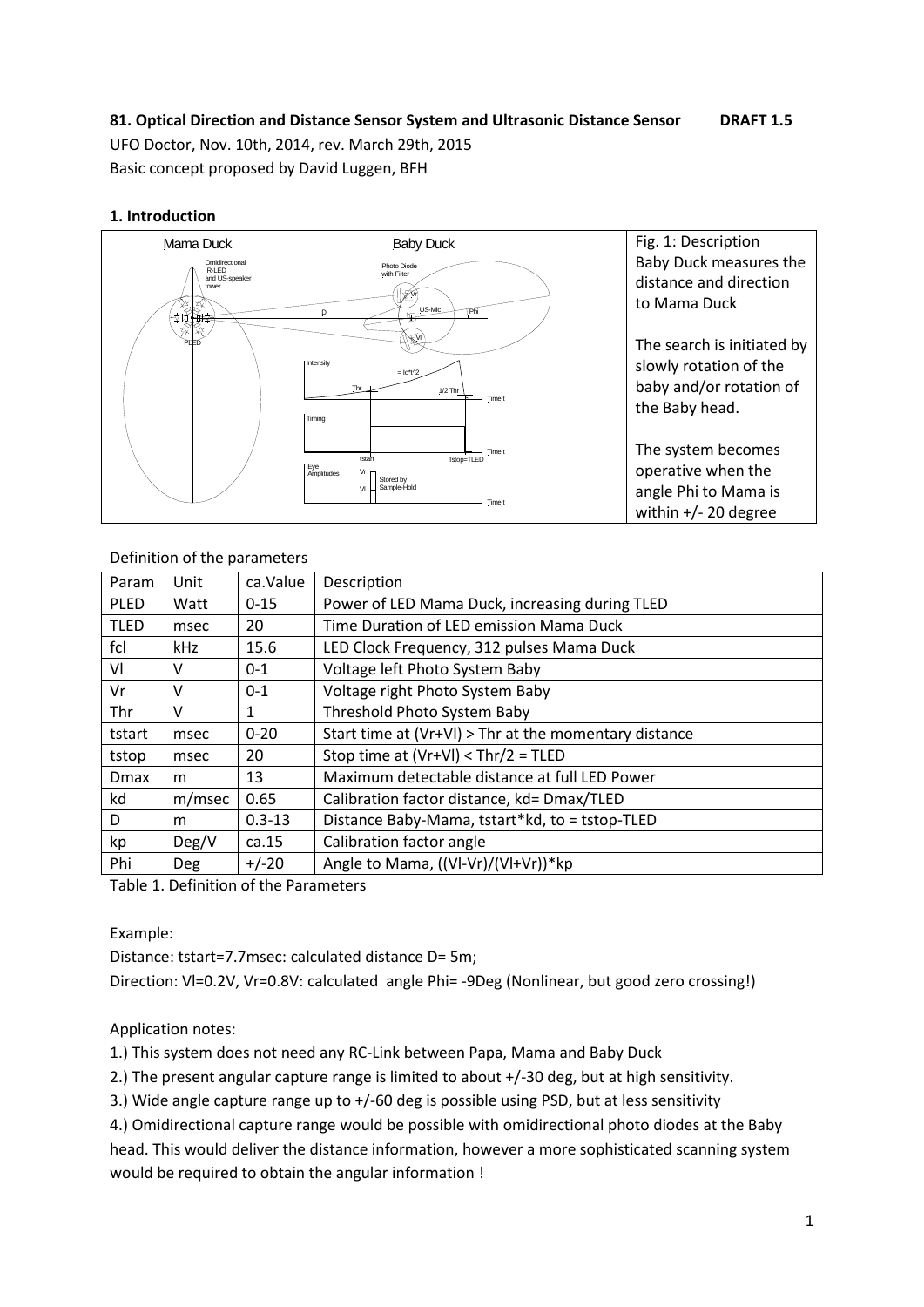## **2. Timing Diagram**



Fig. 2: Timing Diagram Mama Duck emits IR with quadratically increasing intensity Baby Duck, looking to Mama Duck, receives the IR signal: t=tstart, depending on distance, t=tstop, end of light burst. The US-System is ok for distance measurement with +/- 5mm error

#### **3. Basic Circuit**



#### **4. Simulations**

4.1. Circuit here with Synch Timer 22/25msec for demonstration

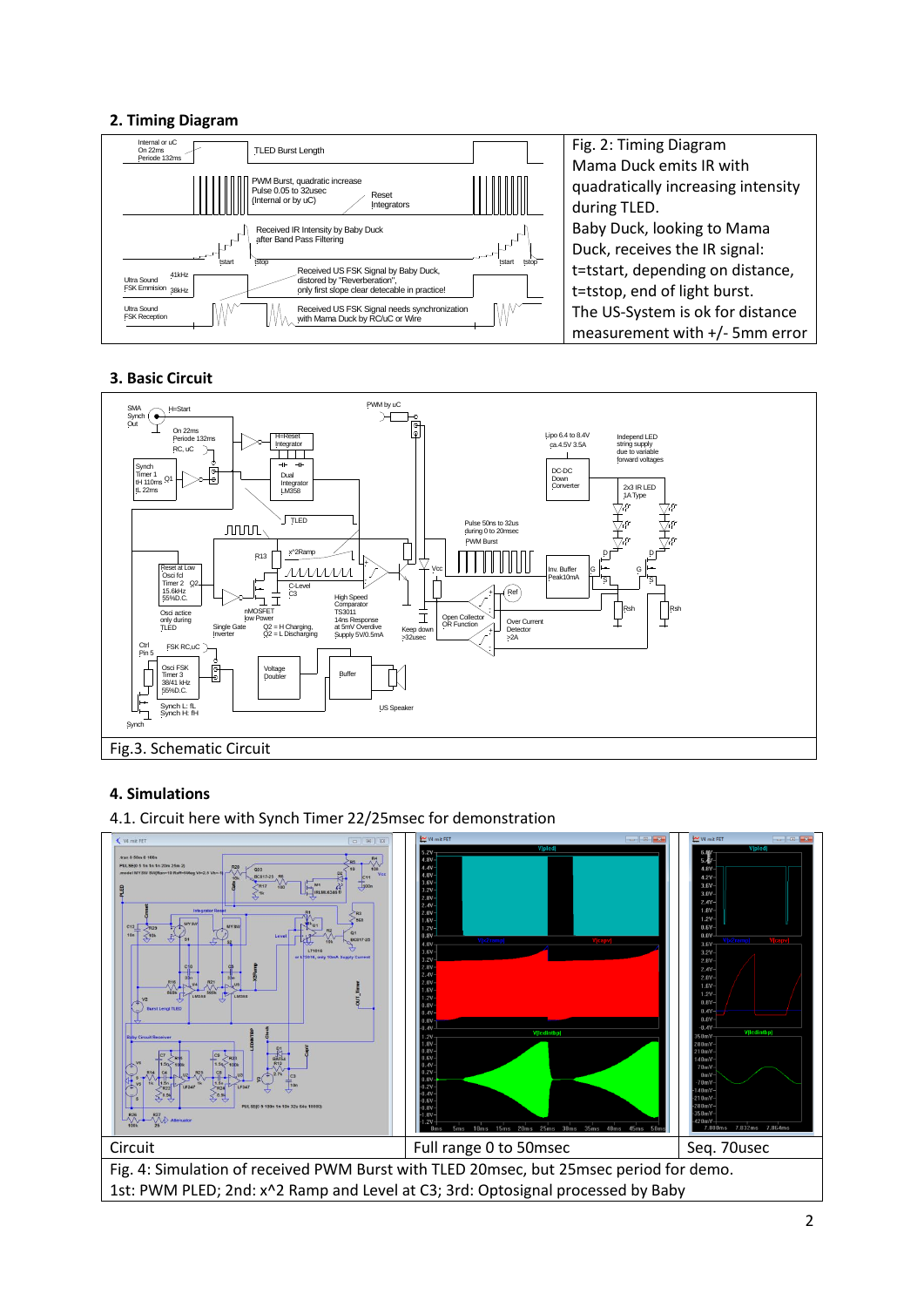

4.2. Signals at start and stop within the PWM Burst Period TLED

Estimated detectable distance range: Maximum 13m, Minimum 0.4m

# 4.2. FET Drive

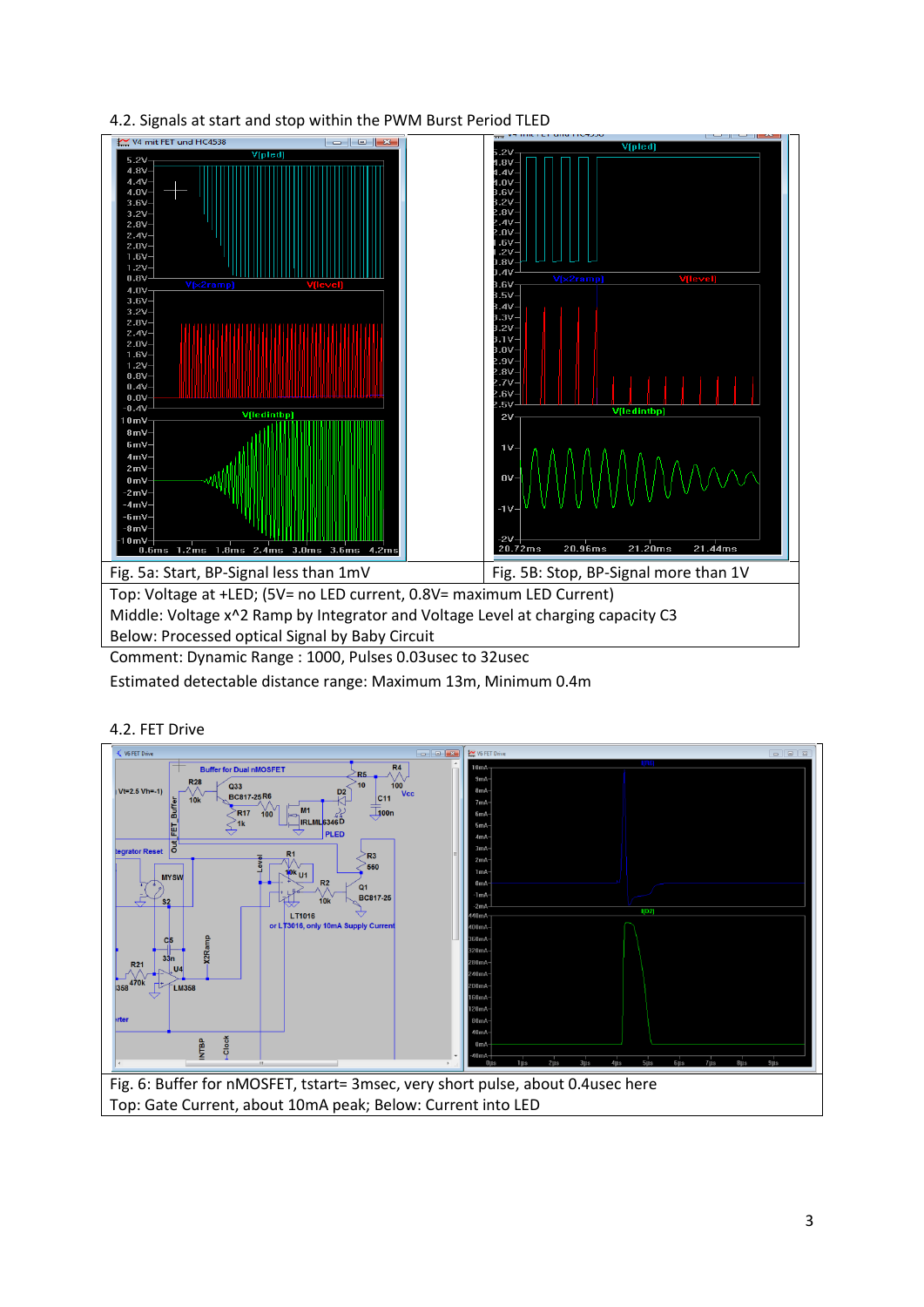## 4.3. Dual Integrator



#### 4.4. Timer Calculation and Simulation

|               |            | Osci 1    | Osci 2   | Osci 3  |
|---------------|------------|-----------|----------|---------|
| Parameter     | Unit       | 132/22 ms | 15.6 kHz | 40 kHz  |
|               | luF        | 1.50      | 0.0047   | 0.00047 |
| <b>RBo</b>    | <b>Ohm</b> | 18'000    | 8'200    | 33'000  |
| <b>RBtrim</b> | <b>Ohm</b> | 5'000     | 2'000    | 10000   |
| RAo           | Ohm        | 85'300    | 1'200    | 3'000   |
| tLmid         | msec       | 21.310    | 0.030    | 0.012   |
| tHmid         | msec       | 109.979   | 0.034    | 0.013   |
| tpmid         | msec       | 131.289   | 0.064    | 0.026   |
| fmid          | <b>kHz</b> | 0.008     | 15.664   | 38.863  |

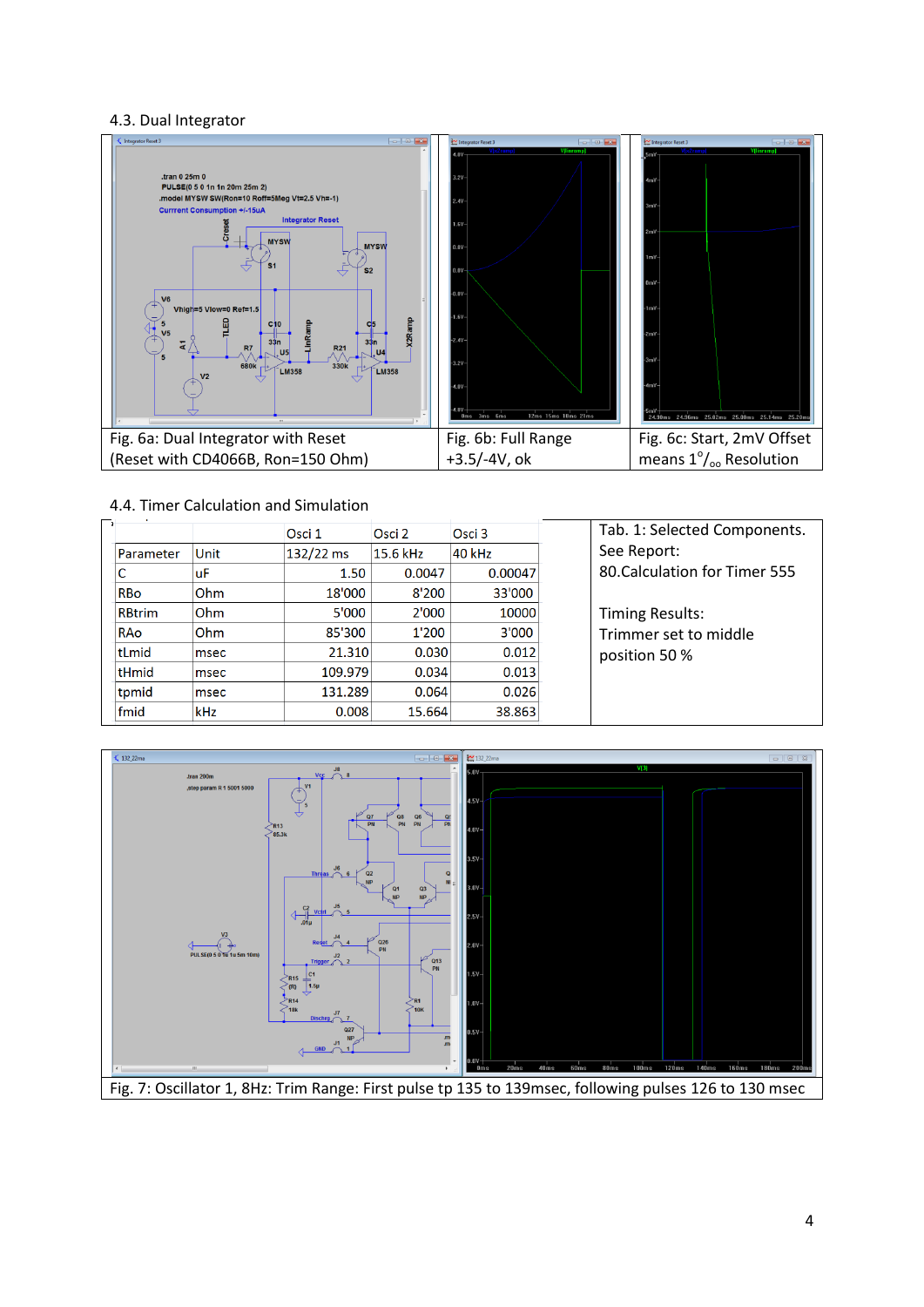



#### 4.5. FSK with Resistor at Timer Ctrl Input to Gnd

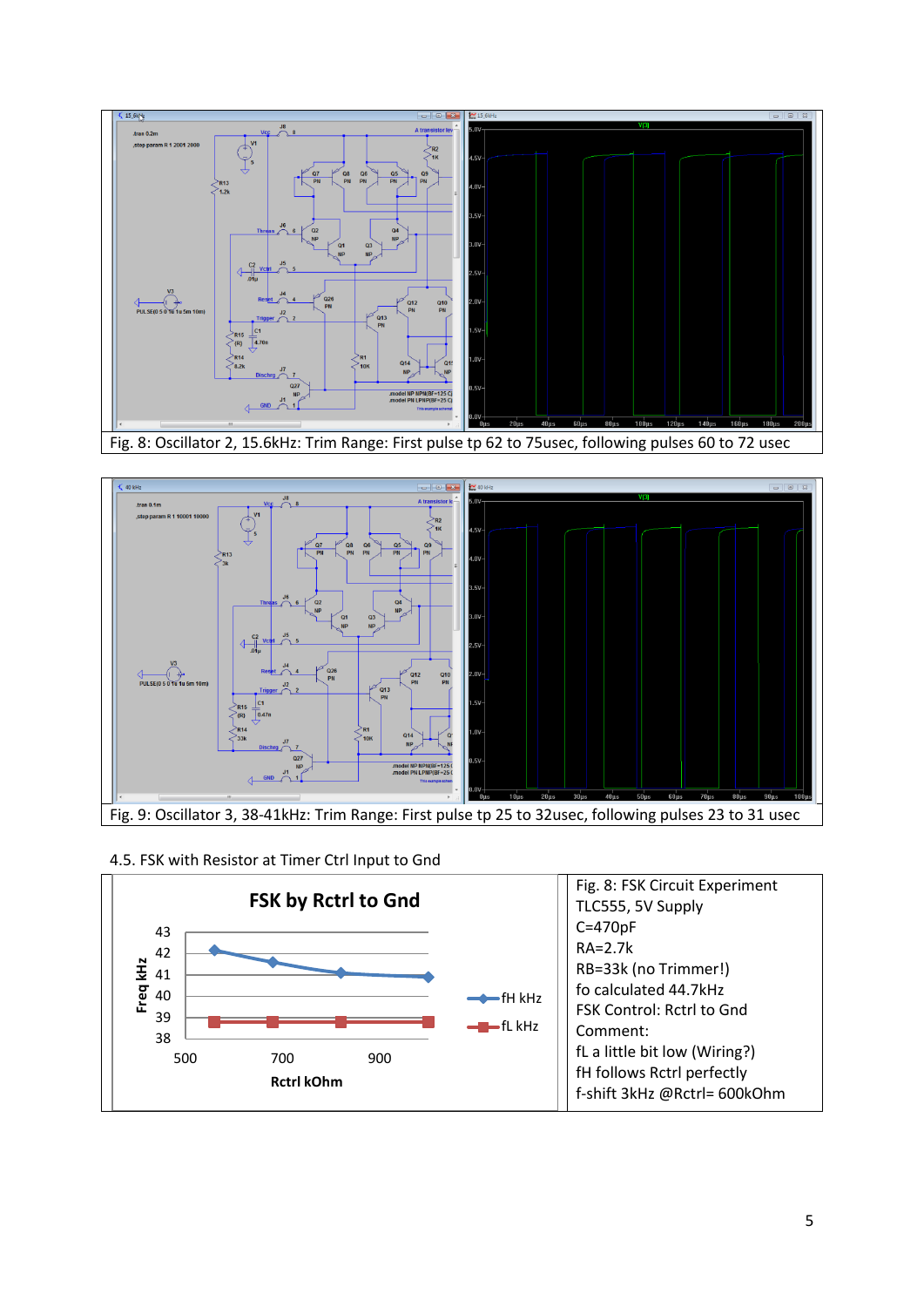#### **5. Circuit Transmitter**



Fig. 9: Circuit Transmitter not yet tested, error with PWM Polarity